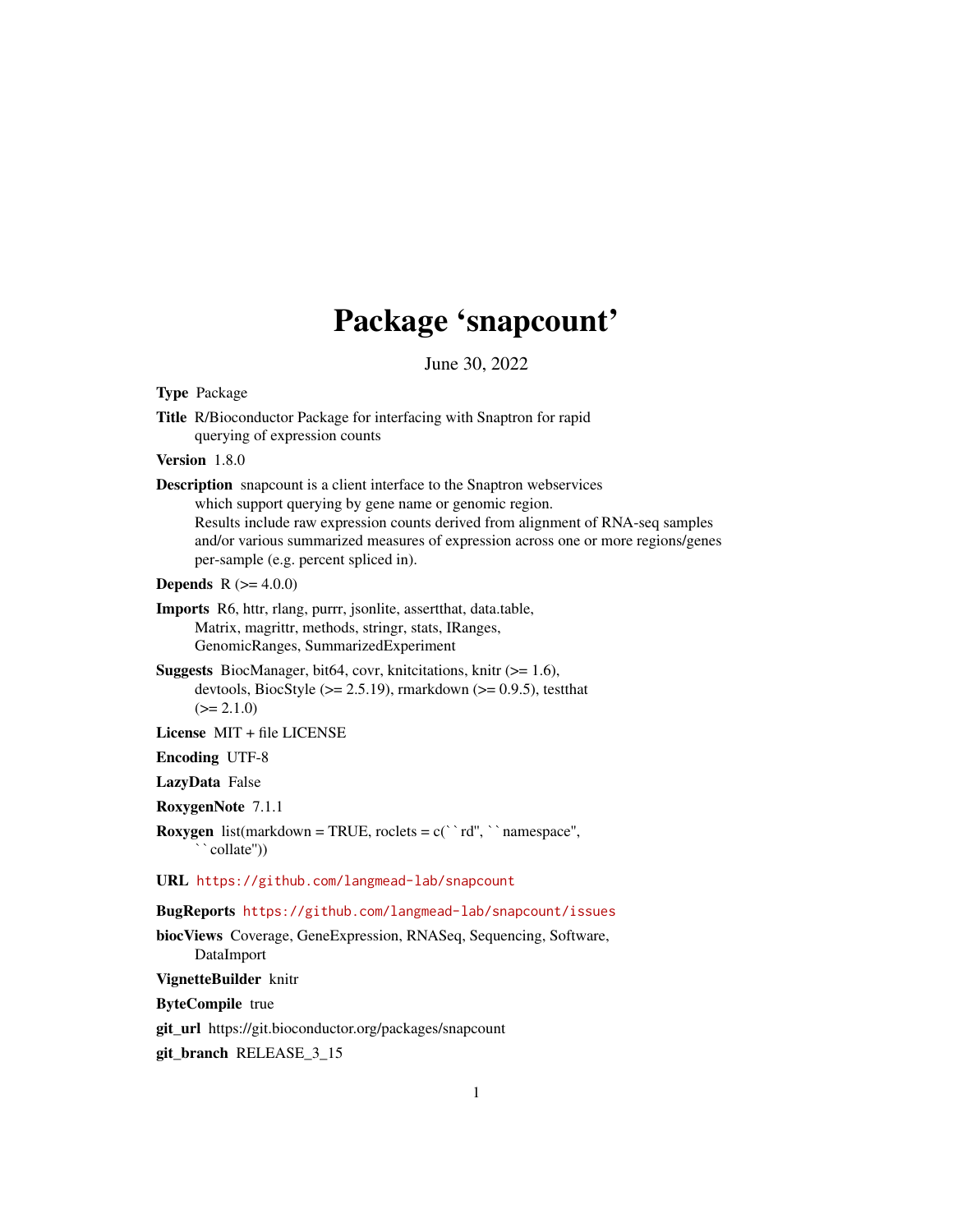git\_last\_commit 9dc9a5f git\_last\_commit\_date 2022-04-26 Date/Publication 2022-06-30 Author Rone Charles [aut, cre] Maintainer Rone Charles <rcharle8@jh.edu>

# R topics documented:

| 3                                                                                                                    |
|----------------------------------------------------------------------------------------------------------------------|
| 4                                                                                                                    |
| 4                                                                                                                    |
| 5                                                                                                                    |
| 6                                                                                                                    |
| 6                                                                                                                    |
| 7                                                                                                                    |
| 8                                                                                                                    |
| 8                                                                                                                    |
| junction inclusion ratio $\ldots \ldots \ldots \ldots \ldots \ldots \ldots \ldots \ldots \ldots \ldots$<br>9         |
|                                                                                                                      |
| - 11                                                                                                                 |
| - 12                                                                                                                 |
| -13                                                                                                                  |
| -14                                                                                                                  |
| -15                                                                                                                  |
| -16                                                                                                                  |
| $uri_of_last_successful_request \dots \dots \dots \dots \dots \dots \dots \dots \dots \dots \dots \dots \dots$<br>17 |
|                                                                                                                      |

#### **Index** 2008 **[18](#page-17-0)**

snapcount-package *snapcount: an R package for interfacing with Snaptron*

# Description

snapcount is a client interface to the Snaptron webservice which supports querying by gene name or genomic region.

# Details

Results include raw expression counts derived from alignment of RNA-seq samples and/or various summarized measures of expression across one or more regions/genes per-sample (e.g. percent spliced in).

To learn more about snapcount, check out the vignette: browseVignettes(package = "snapcount")

<span id="page-1-0"></span>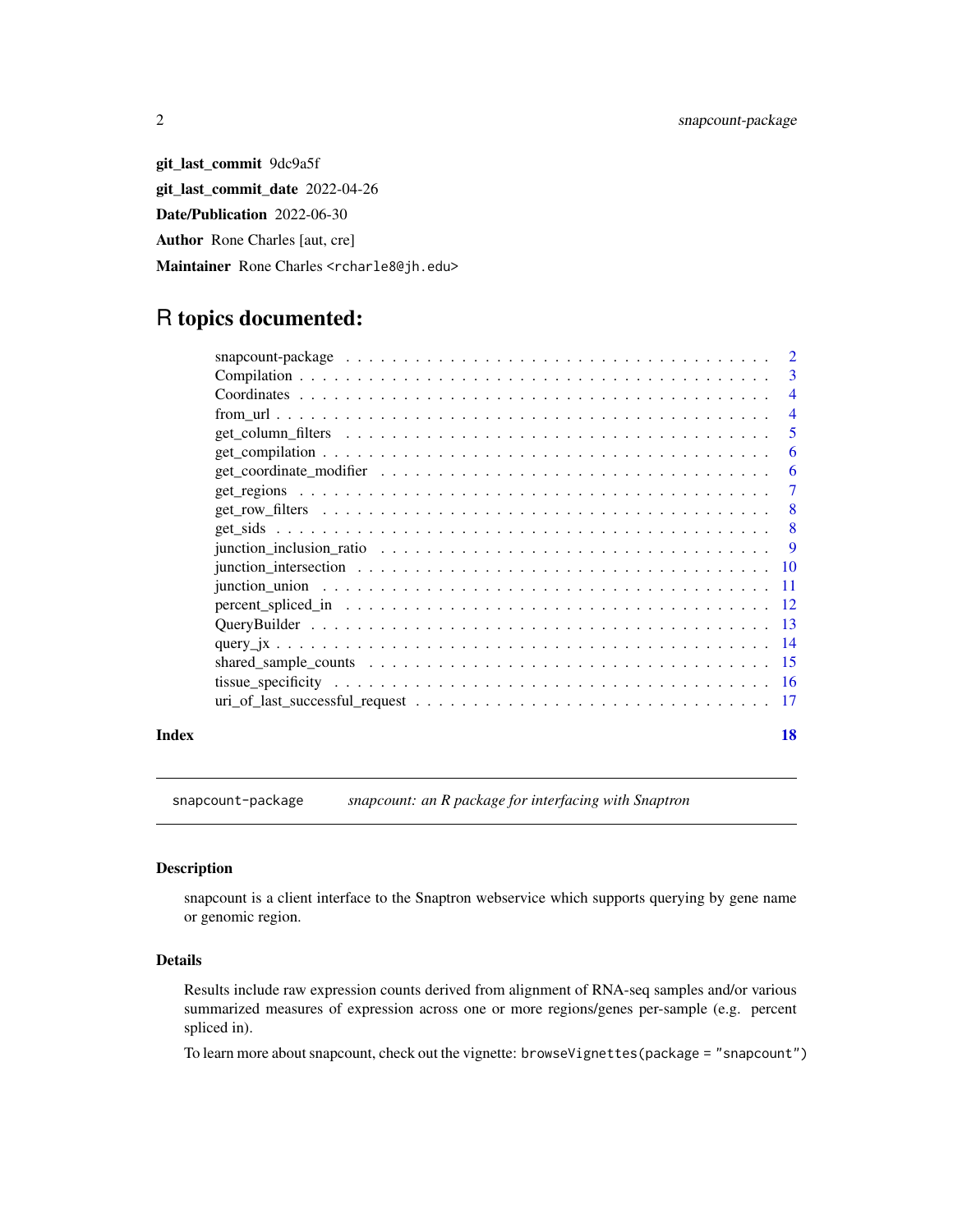# <span id="page-2-0"></span>Compilation 3

# Package options

snapcount.host Change the host that snapcount uses when connecting to Snaptron. Default: snaptron.cs.jhu.edu

snapcount.port Change the port that snapcount uses when connecting to Snaptron. Default: 80

#### Author(s)

Maintainer: Rone Charles <rcharle8@jh.edu>

#### See Also

Useful links:

- <https://github.com/langmead-lab/snapcount>
- Report bugs at <https://github.com/langmead-lab/snapcount/issues>

| Compilation | <b>Enum for Snaptron compilations</b> |  |
|-------------|---------------------------------------|--|
|             |                                       |  |

# Description

The variants for this enum will be populated dynamically after the package has been loaded. If the package cannot connect to the internet the variants will default to:

#### Usage

Compilation

#### Format

An object of class environment of length 21.

#### Details

- gtex
- tcga
- srav2
- sra

# See Also

<http://snaptron.cs.jhu.edu/data.html> for more information about Snaptron compilations.

```
qb <- QueryBuilder(compilation = Compilation$gtex, regions = "KCNIP4")
query_jx(qb)
```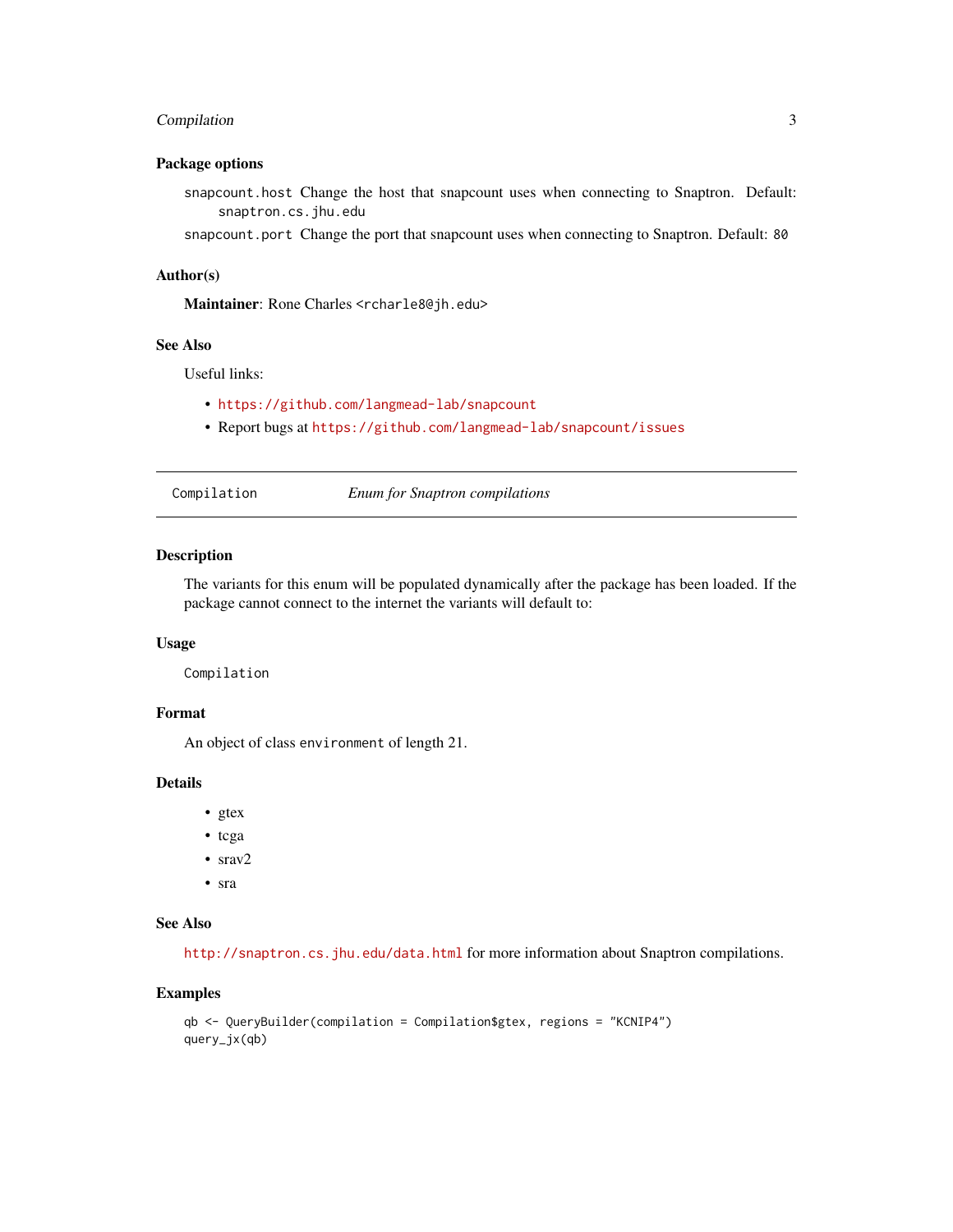<span id="page-3-1"></span><span id="page-3-0"></span>

# Description

Enum for Snaptron Coordinate modifiers

# Usage

Coordinates

#### Format

An object of class environment of length 4.

#### Fields

- Exact Return junctions whose start and end coordinates match the boundaries of the region requested.
- Within Return junctions whose start and end coordinates are within the boundaries of the region requested.
- StartIsExactOrWithin Return junctions whose start coordinate matches, or is within, the boundaries of the region requested.
- EndIsExactOrWithin Return junctions whose end coordinate matches, or is within, the boundaries of the region requested.

# Examples

```
qb <- QueryBuilder(compilation = "gtex", regions = "CD99")
qb <- set_coordinate_modifier(qb, Coordinates$Exact)
qb
```

| from url |  |
|----------|--|
|----------|--|

*Constructs a* QueryBuilder *object from the given url* 

# Description

Constructs a QueryBuilder object from the given url

#### Usage

from\_url(url)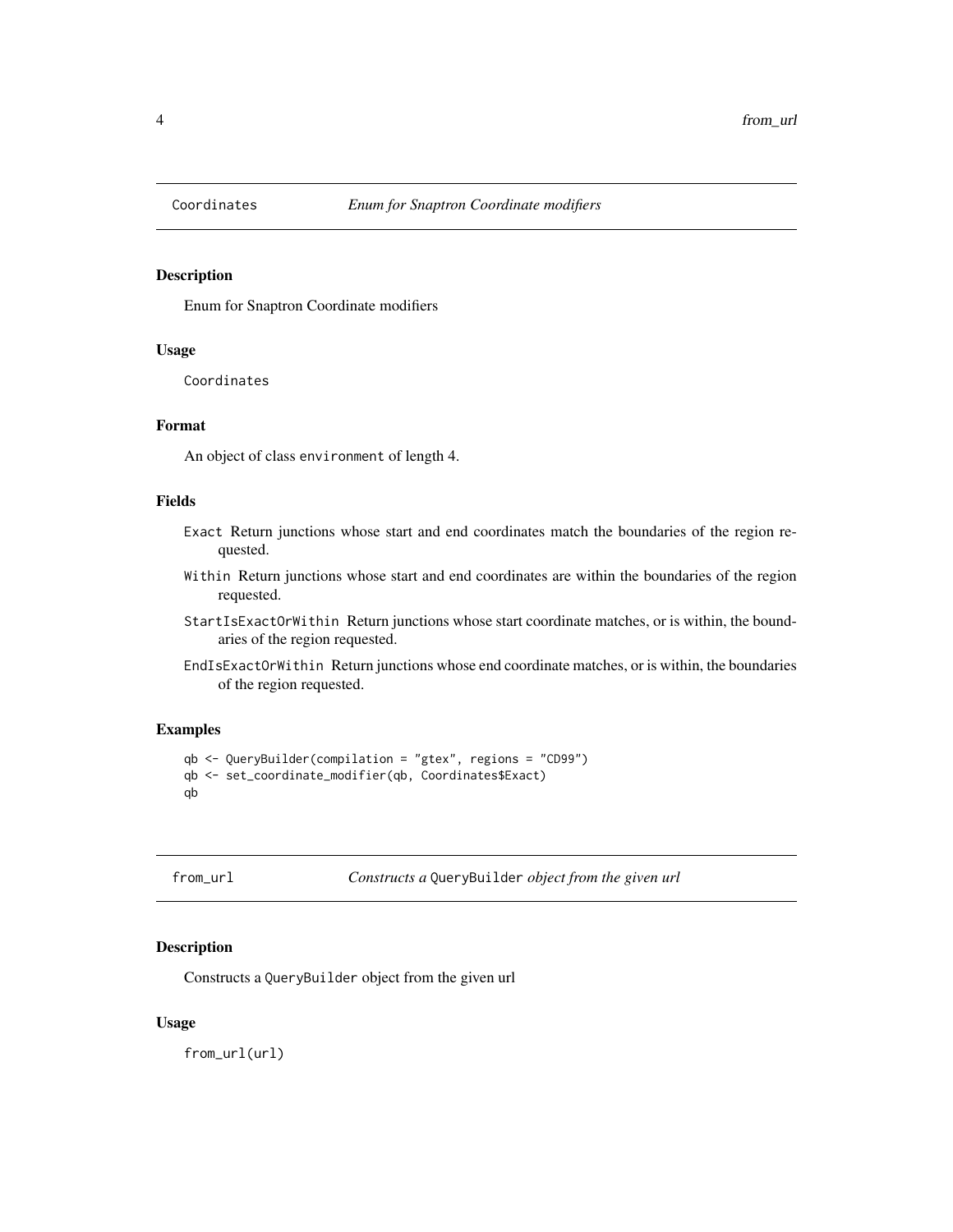#### <span id="page-4-0"></span>**Arguments**

url a well-formed url preferably obtained from a call to the [uri\\_of\\_last\\_successful\\_request](#page-16-1) function

#### Value

Returns a QueryBuilder object with attributes set from the parsed url.

# Examples

```
sb <- from_url("http://snaptron.cs.jhu.edu/gtex/snaptron?regions=CD99")
get_regions(sb)
get_compilation(sb)
```
get\_column\_filters *Get or set sample-related contraints for query*

# Description

Get or set sample-related contraints for query

# Usage

```
get_column_filters(qb)
```
set\_column\_filters(qb, ...)

### Arguments

| ab | a QueryBuilder object constructed using the QueryBuilder function           |
|----|-----------------------------------------------------------------------------|
| .  | one or more boolean predicates as either strings or unevaluated expressions |

# Value

get\_column\_filters returns the current filters as a list of strings. set\_column\_filters returns a new QueryBuilder object with the column filters set to the value of column\_filters.

```
qb <- QueryBuilder(compilation = "gtex", regions = "CD99")
# column filters set using a string
qb <- set_column_filters(qb, "SMTS == Brain")
get_column_filters(qb)
# column filters set using unevaluated expression
qb <- set_column_filters(qb, SMTS == "Spleen")
get_column_filters(qb)
```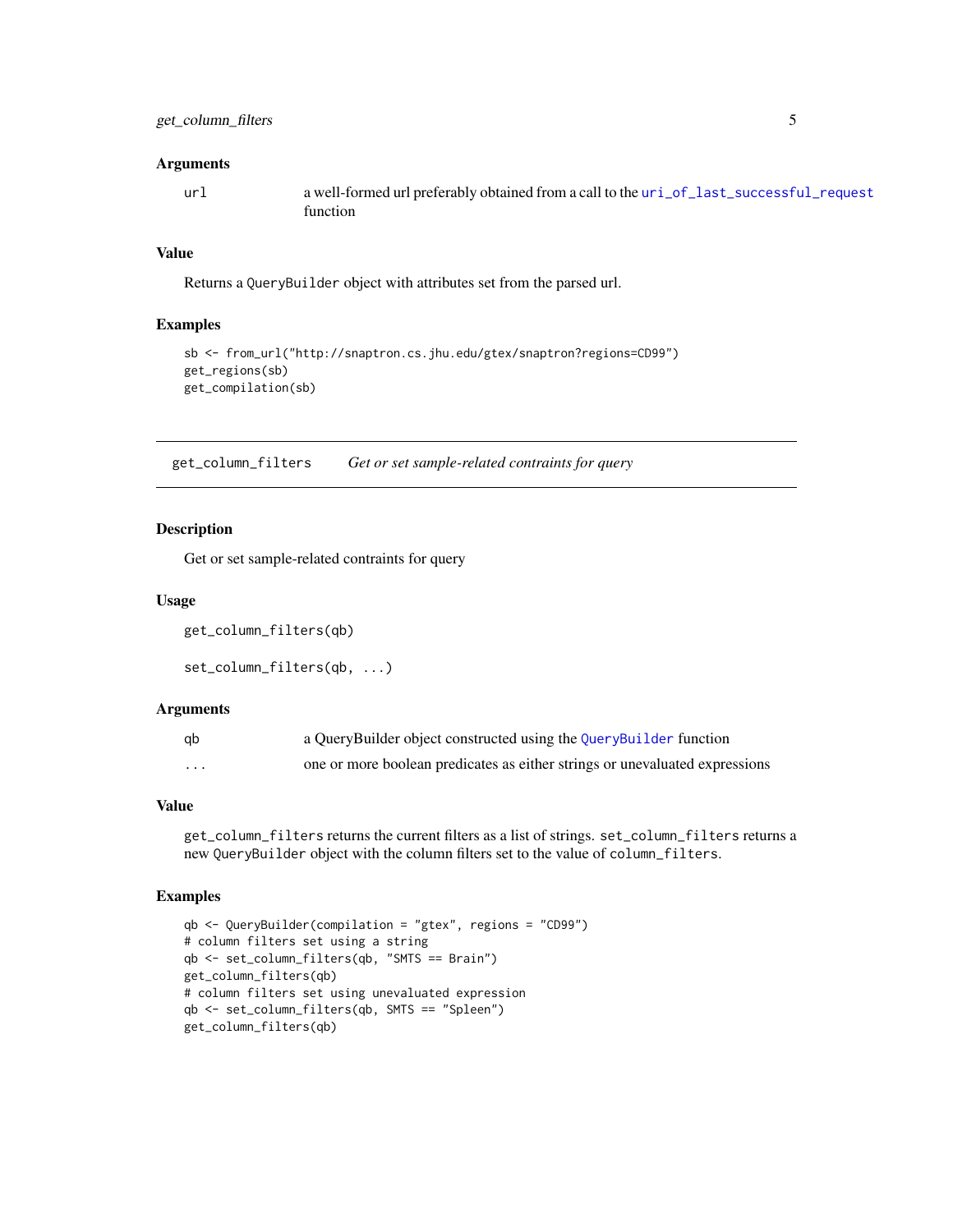<span id="page-5-0"></span>get\_compilation *Get or set query compilation*

# Description

Get or set query compilation

# Usage

```
get_compilation(qb)
```
set\_compilation(qb, compilation)

# Arguments

| ab          | A QueryBuilder object constructed using the QueryBuilder function.              |
|-------------|---------------------------------------------------------------------------------|
| compilation | A single string containing the name of the Snaptron data source. Any variant of |
|             | the Compilation enum can also be passed as an argument.                         |

# Value

get\_compilation returns the current compilation as string. set\_compilation returns a new QueryBuilder object with the compilation set to the value of compilation.

#### Examples

```
qb <- QueryBuilder(compilation = "gtex", regions = "CD99")
get_compilation(qb)
qb <- set_compilation(qb, Compilation$tcga)
get_compilation(qb)
```
get\_coordinate\_modifier

*Get or set coordinate modifiers for the query.*

# Description

Get or set coordinate modifiers for the query.

# Usage

get\_coordinate\_modifier(qb)

set\_coordinate\_modifier(qb, coordinate\_modifier)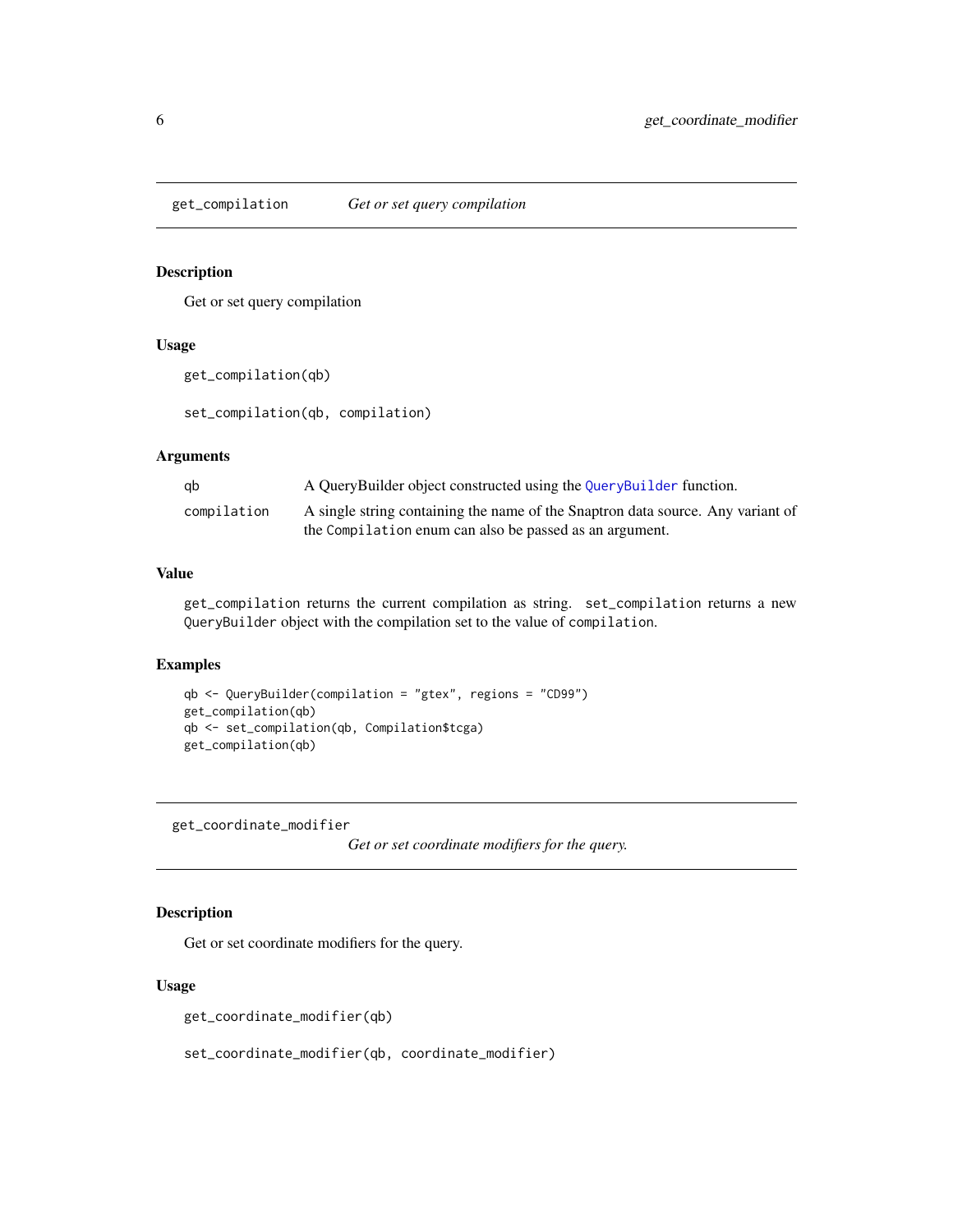# <span id="page-6-0"></span>get\_regions 7

#### Arguments

qb a QueryBuilder object constructed using the [QueryBuilder](#page-12-1) function. coordinate\_modifier

any of the variants of the [Coordinates](#page-3-1) enum.

# Value

get\_coordinate\_modifier returns the current coodinate modifier as a string. set\_coordinate\_modifier returns a new QueryBuilder object with the coordinate modifier set to the value of coordinate\_modifier.

#### Examples

```
qb <- QueryBuilder(compilation = "gtex", regions = "CD99")
qb <- set_coordinate_modifier(qb, Coordinates$Within)
get_coordinate_modifier(qb)
```
get\_regions *Get or set query regions*

# Description

Get or set query regions

#### Usage

get\_regions(qb)

set\_regions(qb, regions)

#### Arguments

| ab      | A QueryBuilder object constructed using the QueryBuilder function.             |  |
|---------|--------------------------------------------------------------------------------|--|
| regions | Either a list of 1 more HUGO gene names as strings e.g. "BRCA1" or a Granges   |  |
|         | class object containing one or more geneomic intervals $(e.g. "chr1:1-1000").$ |  |

# Value

get\_regions returns the current regions as a list of strings. set\_regions returns a new QueryBuilder object with the regions set to the value of regions.

```
qb <- QueryBuilder(compilation = "gtex", regions = "CD99")
get_regions(qb)
qb <- set_regions(qb, "chr1:1-1000")
get_regions(qb)
qb <- set_regions(qb, GenomicRanges::GRanges("chr1", "1-1000"))
get_regions(qb)
```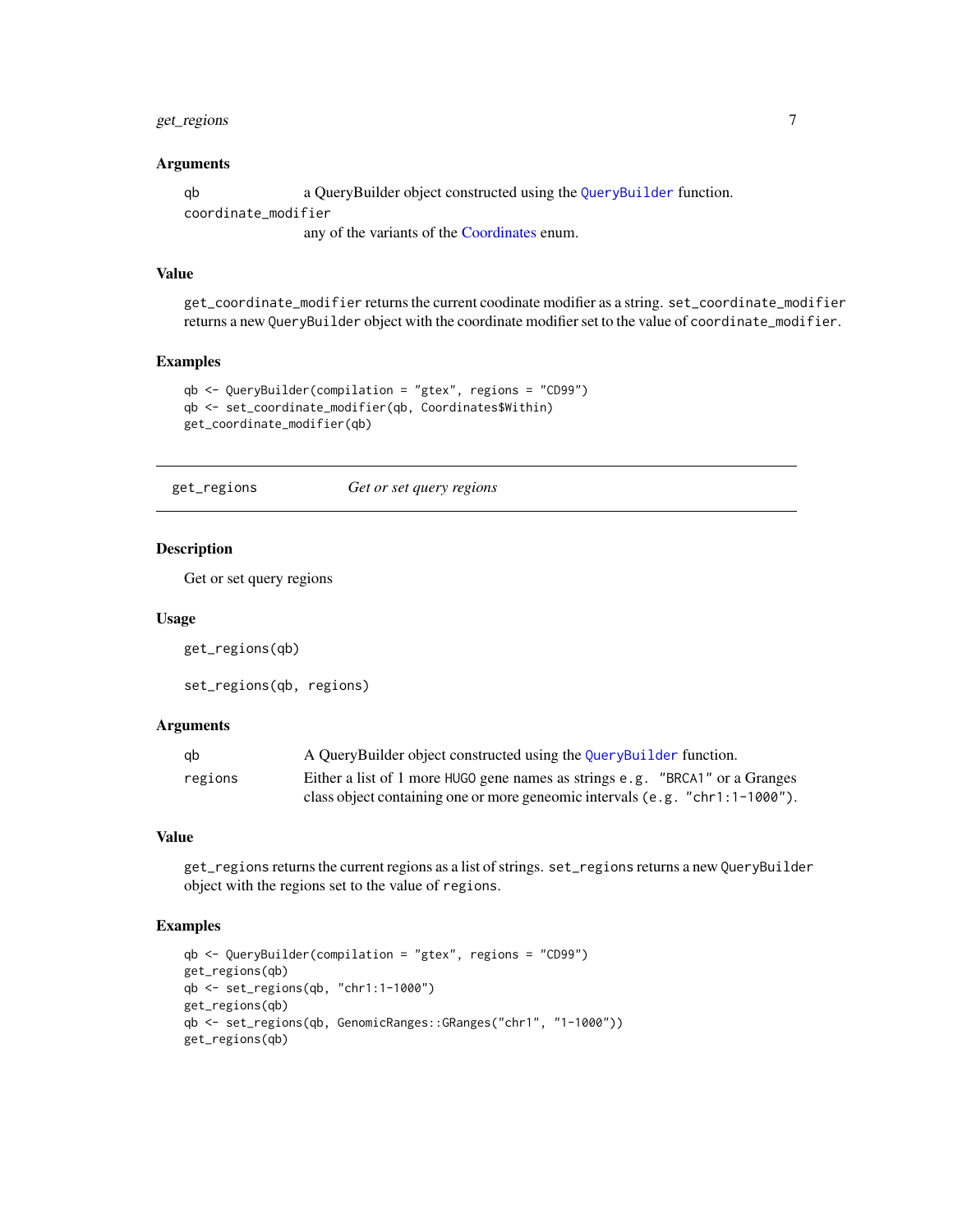<span id="page-7-0"></span>

#### Description

Get or set range-related contraints for query

# Usage

```
get_row_filters(qb)
```
set\_row\_filters(qb, ...)

# Arguments

| qb                      | a QueryBuilder object constructed using the QueryBuilder function.           |
|-------------------------|------------------------------------------------------------------------------|
| $\cdot$ $\cdot$ $\cdot$ | one or more boolean predicates as either strings or unevaluated expressions. |

# Value

get\_row\_filters returns the current row filters as list of strings. set\_row\_filters returns a new QueryBuilder object with the row filters set to the value of row\_filters.

# Examples

```
qb <- QueryBuilder(compilation = "gtex", regions = "CD99")
# row filters set as a string
qb \leq set_{row\_filters(qb, "strand == +")}get_row_filters(qb)
# row filters set using unevaluated expression
qb <- set_row_filters(qb, strand == "+")
get_row_filters(qb)
```
get\_sids *Get or set query sample ids*

# Description

Get or set query sample ids

#### Usage

get\_sids(qb)

set\_sids(qb, sids)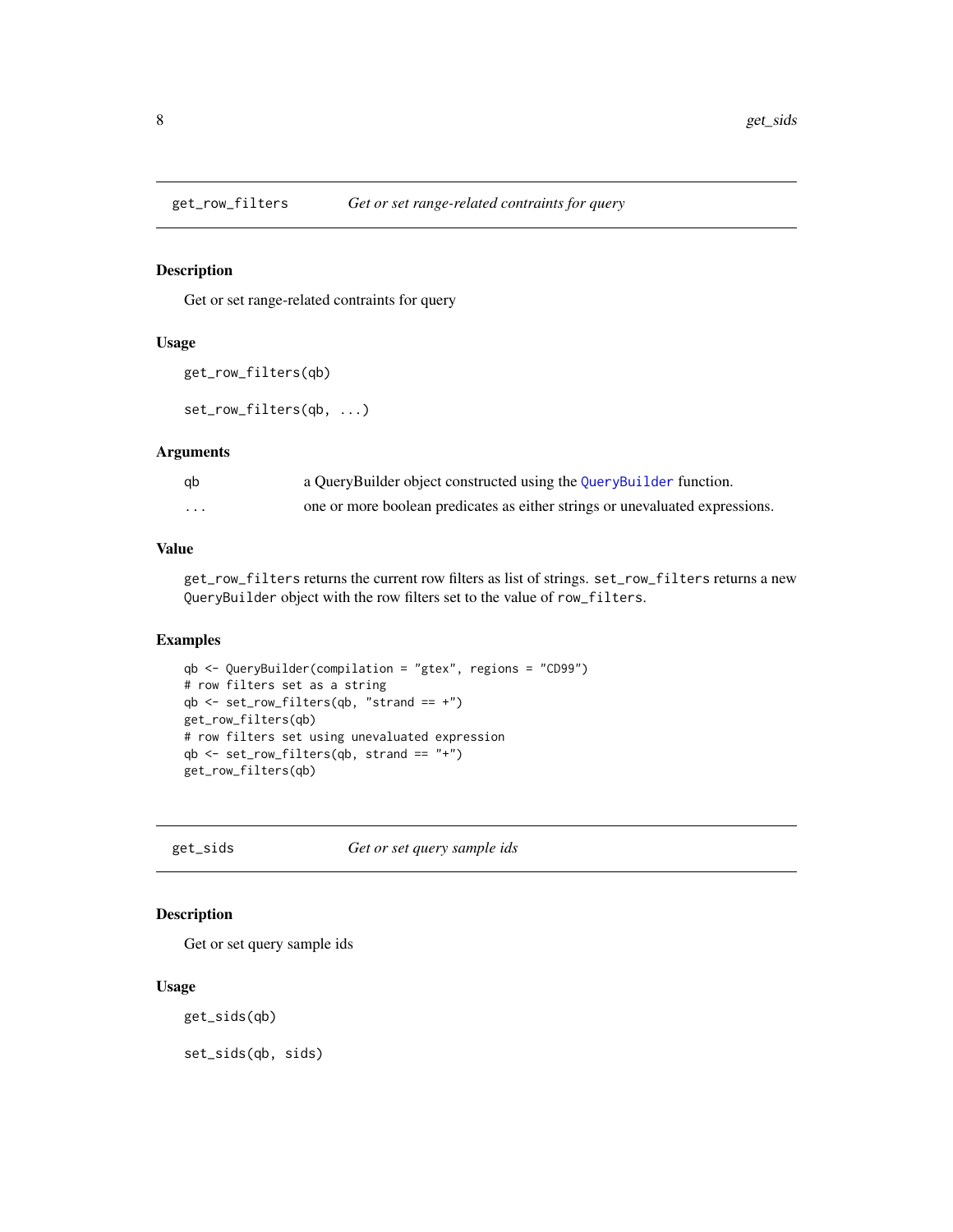#### <span id="page-8-0"></span>**Arguments**

| gb   | a QueryBuilder object constructed using the QueryBuilder function. |
|------|--------------------------------------------------------------------|
| sids | a vector or 1 or more whole numbers to filter results on.          |

#### Value

get\_sids returns the current sample ids as a vector of integers. set\_sids returns a new QueryBuilder object with the sample ids set to the value of sids.

#### Examples

```
qb <- QueryBuilder(compilation = "gtex", regions = "CD99")
qb <- set_sids(qb, c(1, 2, 3))
get_sids(qb)
```
junction\_inclusion\_ratio

*Relative measure of splice variant usage similar to PSI that allows for 2 arbitrarily defined groups of junctions (not limited to cassette exons).*

#### Description

Calculates a coverage summary statistic per sample of the normalized coverage difference between two sets of separate junctions defined by at least two basic queries and organized into two groups.

# Usage

```
junction_inclusion_ratio(group1, group2, group_names = NULL)
```
#### Arguments

group1, group2 Each group is a list of 1 or more QueryBuilder objects group\_names Optional vector of strings representing the group names

#### Details

The summary statistic is as follows: If the coverage of the first group is "A" and the second is "B":

 $JIR(A,B)=(A - B) / (A+B+1)$ 

This is calculated for every sample that occurs in one or the other (or both) groups results.

#### Value

A DataFrame of samples, with their JIR score and metadata, which had > 0 coverage in at least one resulting row in at least one of the groups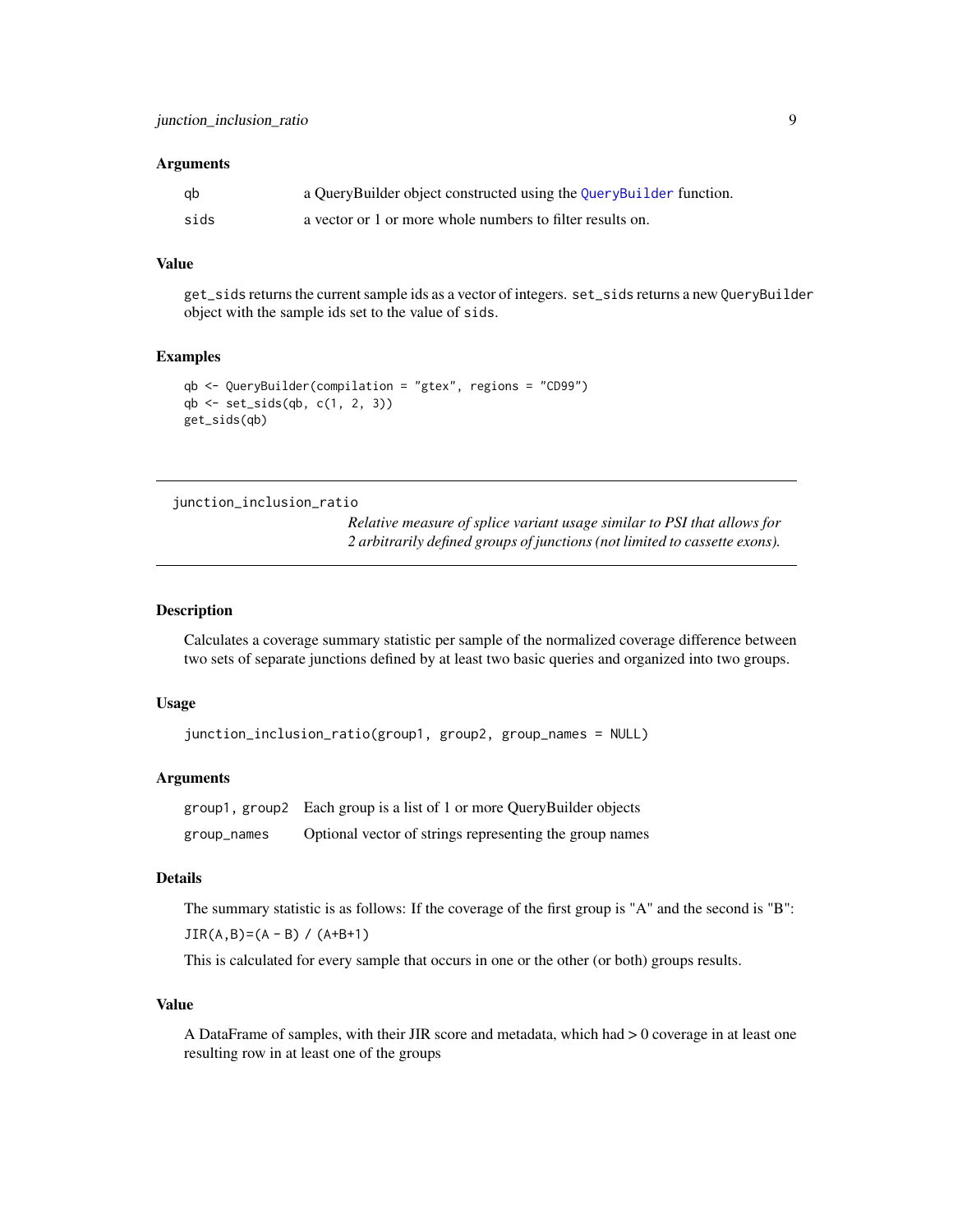```
sb1 <- QueryBuilder(compilation = "srav2", regions = "chr2:29446395-30142858")
sb1 <- set_coordinate_modifier(sb1, Coordinates$Within)
sb1 \leftarrow set_{row_{i}} = filters(sb1, strand == "--")sb2 <- QueryBuilder(compilation = "srav2", regions = "chr2:29416789-29446394")
sb2 <- set_coordinate_modifier(sb2, Coordinates$Within)
sb2 <- set_row_filters(sb2, strand == "-")
junction_inclusion_ratio(list(sb1), list(sb2))
```
<span id="page-9-1"></span>junction\_intersection *Get the intersection of junctions from 2 or more compilations which are on the same reference*

#### Description

This function operates similar to the junction\_union() function, i.e it is cross compilation and merging of the same junction from multiple compilations will be handled exactly the same way. But instead of every junction which appears in at least one compilation, only the junctions which appear in *every* compilation will be returned.

#### Usage

junction\_intersection(...)

#### Arguments

... One or more QueryBuilder objects

#### Value

A RangedSummarizedExperiment of junctions common across compilations

#### See Also

[junction\\_union\(\)](#page-10-1)

```
# Using query builder wrappers
sb1 <- QueryBuilder(compilation = "gtex", regions = "chr1:1879786-1879786")
sb1 <- set_coordinate_modifier(sb1, Coordinates$EndIsExactOrWithin)
sb1 <- set_row_filters(sb1, strand == "-")
sb2 <- QueryBuilder(compilation = "tcga", regions = "chr1:1879786-1879786")
sb2 <- set_coordinate_modifier(sb2, Coordinates$EndIsExactOrWithin)
sb2 <- set_row_filters(sb2, strand == "-")
junction_intersection(sb1, sb2)
```
<span id="page-9-0"></span>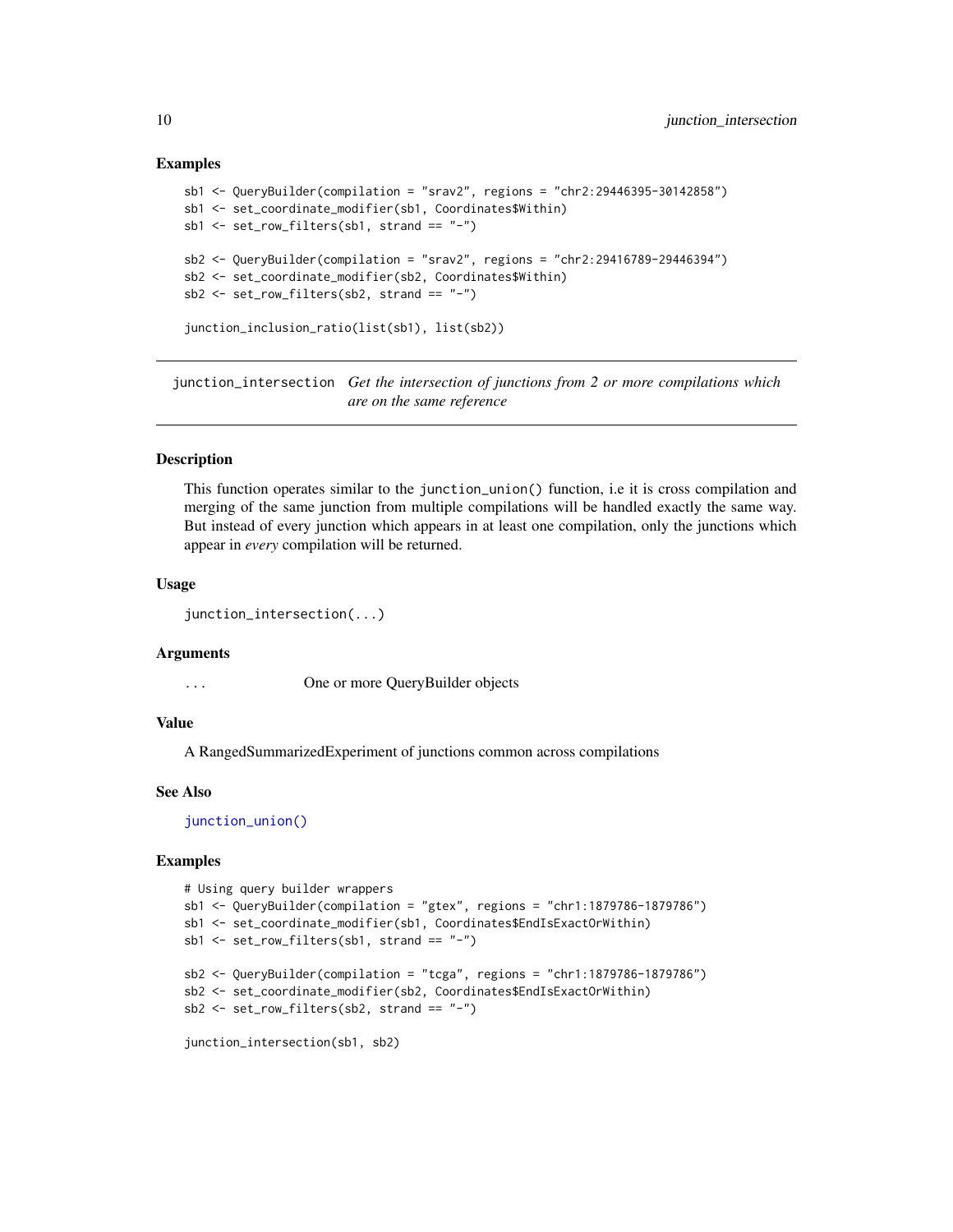<span id="page-10-1"></span><span id="page-10-0"></span>junction\_union *Get the union of junctions from 2 or more compilations which are on the same reference*

#### Description

This function queries 2 or more compilations which are on the same reference version (e.g. hg38) and merges the resulting junctions into a single output table, unioning the sample coverage columns and the snaptron\_id (jx ID) columns (the latter delimiter will be ":"). All sample IDs will be disjoint between compilations.

#### Usage

```
junction_union(...)
```
#### Arguments

... One or more QueryBuilder objects

#### Details

Union is based on the following fields (combined into a comparison key):

- group
- chromosome
- start
- end
- strand

The goal is to have a single list of junctions where every junction occurs in at least one compilation and if a junction occurs in > 1 compilations it still only has a single row representing all the samples across compilations that it appears in. Sample aggregate statistics will be recalculated for junctions which are merged across *all* samples from all compilations:

- sample\_count
- coverage\_sum
- coverage\_avg
- coverage\_median

# Value

A RangedSummarizedExperiment of junctions appearing in at least one compilation

# See Also

[junction\\_intersection\(\)](#page-9-1)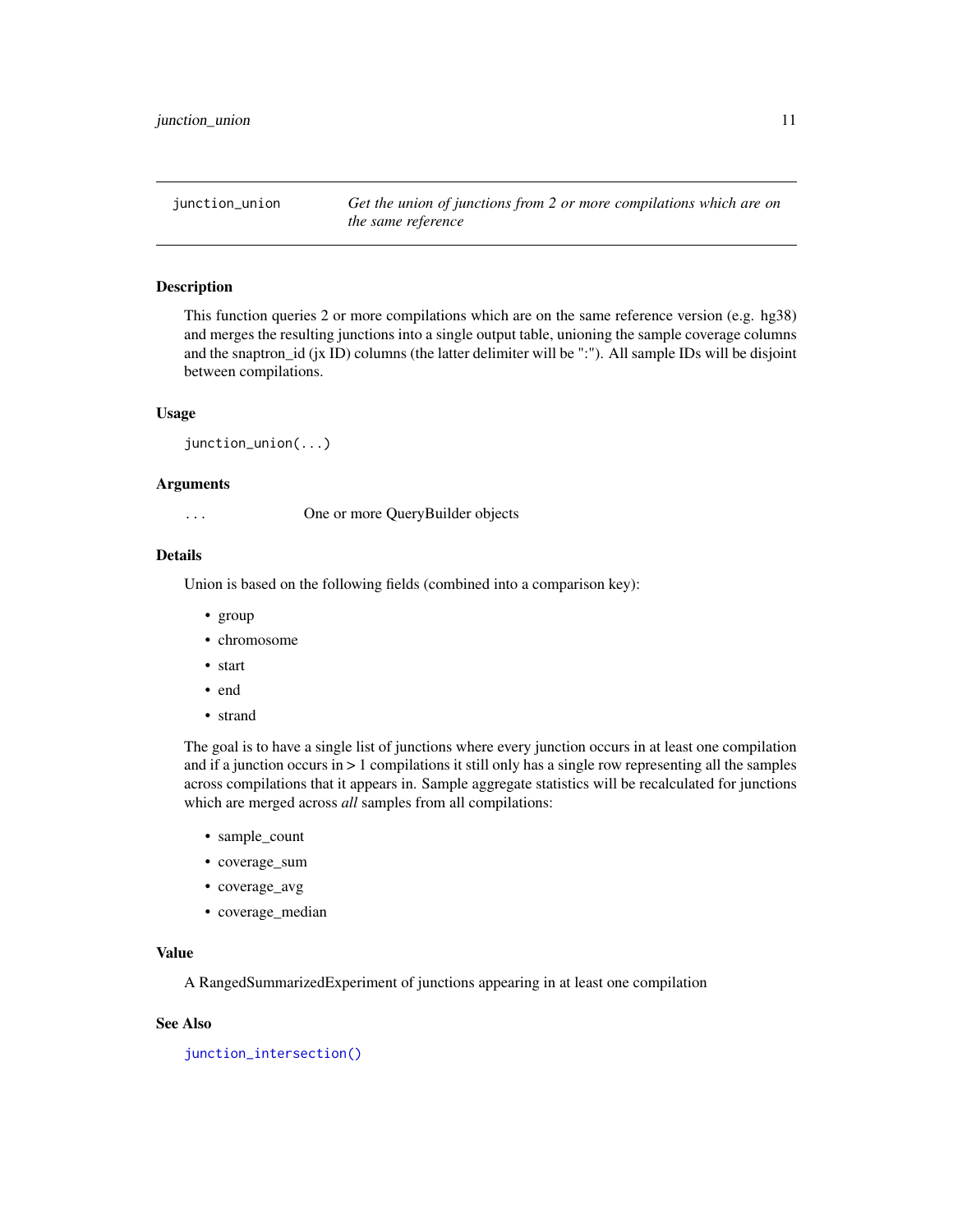```
# Using query builder wrappers
sb1 <- QueryBuilder(compilation = "gtex", regions = "chr1:1879786-1879786")
sb1 <- set_coordinate_modifier(sb1, Coordinates$EndIsExactOrWithin)
sb1 \leftarrow set_{row_{filter}}(sb1, strand == "--")sb2 <- QueryBuilder(compilation = "tcga", regions = "chr1:1879786-1879786")
sb2 <- set_coordinate_modifier(sb2, Coordinates$EndIsExactOrWithin)
sb2 <- set_row_filters(sb2, strand == "-")
junction_union(sb1, sb2)
```
percent\_spliced\_in *Relative measure of splice variant usage, limited currently to cassette exon splice variants*

# Description

Similar to the JIR, this calculates Percent Spliced In (PSI) statistics for the definition of 2 different groups: inclusion and exclusion. Currently this function only supports the cassette exon use case.

#### Usage

```
percent_spliced_in(
  inclusion_group1,
  inclusion_group2,
  exclusion_group,
 min\_count = 20,
  group_names = NULL
)
```
#### Arguments

|             | inclusion_group1,inclusion_group2,exclusion_group                |
|-------------|------------------------------------------------------------------|
|             | Where each is a list of 1 or more OueryBuilder objects           |
| min count   | minimum total count (denominator) required to not be assigned -1 |
| group_names | Optional vector of strings representing the group names          |

#### Details

Inclusion typically defines 2 basic queries, one for the junction preceding the cassette exon, and the second for the junction following the cassette exon. The exclusion group contains one basic query which defines the junction which skips the cassette exon.

The PSI itself is implemented as:

```
PSI(inclusion1, inclusion2, exclusion) = mean(inclusion1, inclusion2) / (mean(inclusion1,
inclusion2) + exclusion)
```
where each term denotes the coverage of junctions that resulted from the basic queries in that group in the current sample.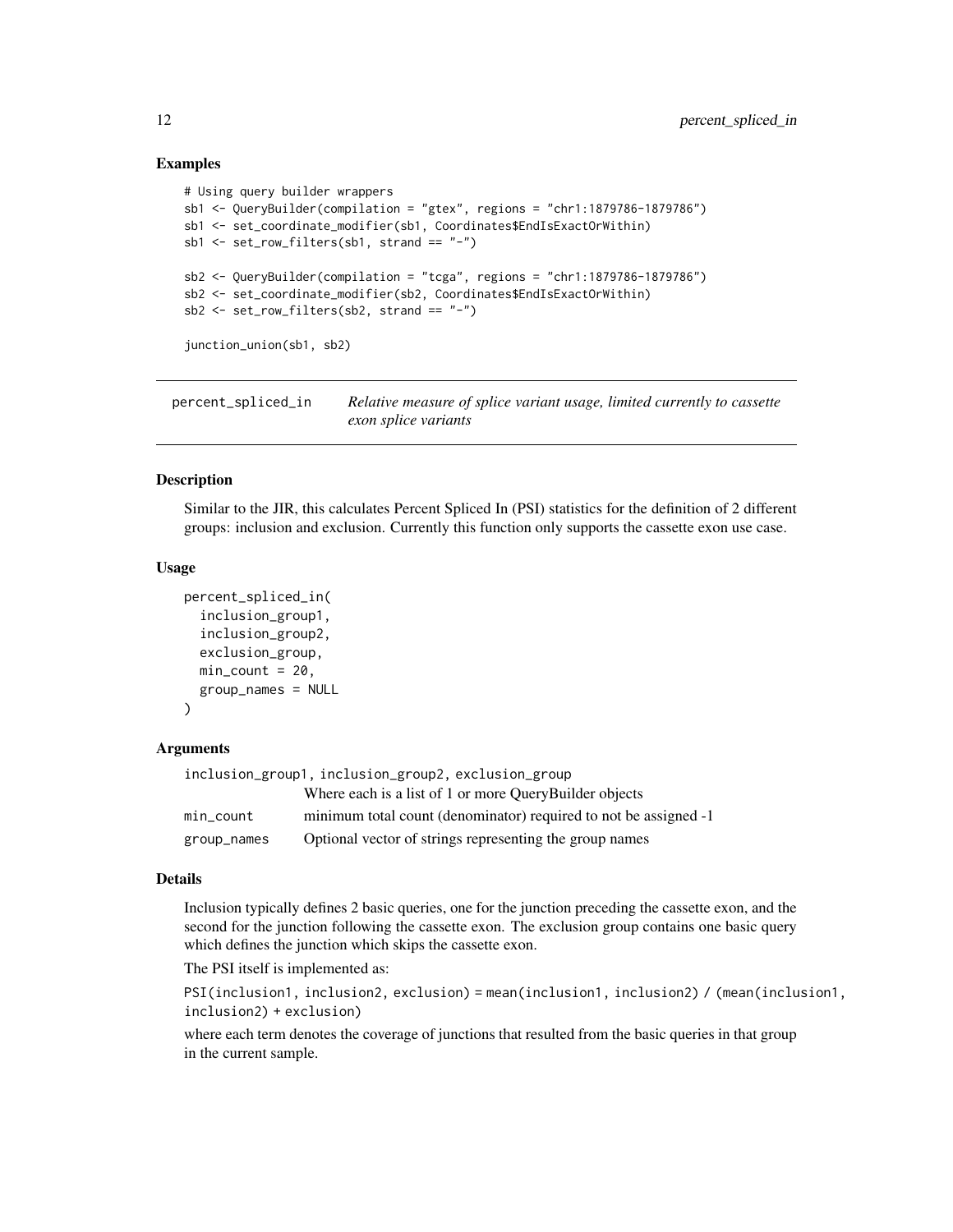# <span id="page-12-0"></span>QueryBuilder 13

# Value

A DataFrame of samples, with their PSI score and metadata, which had > 0 coverage in at least one resulting row in at least one of the groups

### Examples

```
in1 <- QueryBuilder(compilation = "srav2", regions = "chr1:94468008-94472172")
in1 <- set_coordinate_modifier(in1, Coordinates$Exact)
in1 < -set_{row\_filters}(in1, strand == "+")in2 <- QueryBuilder(compilation = "srav2", regions = "chr1:94468008-94472172")
in2 <- set_coordinate_modifier(in2, Coordinates$Exact)
in2 <- set_row_filters(in2, strand == "+")
ex <- QueryBuilder(compilation = "srav2", regions = "chr1:94468008-94475142")
ex <- set_coordinate_modifier(ex, Coordinates$Exact)
ex <- set_row_filters(ex, strand == "+")
percent_spliced_in(list(in1), list(in2), list(ex))
```
<span id="page-12-1"></span>

| QueryBuilder | Construct a QueryBuilder object given a compilation and one or re- |
|--------------|--------------------------------------------------------------------|
|              | gions.                                                             |

# Description

Construct a QueryBuilder object given a compilation and one or regions.

#### Usage

```
QueryBuilder(compilation, regions)
```
# Arguments

| compilation | A single string containing the name of the Snaptron data source. Any variant of<br>the Compilation enum can also be passed an argument.                      |
|-------------|--------------------------------------------------------------------------------------------------------------------------------------------------------------|
| regions     | Either a list of 1 more HUGO gene names as strings e.g. "BRCA1" or a Granges<br>class object containing one or more geneomic intervals (e.g. "chr1:1-1000"). |

# Value

A QueryBuilder object.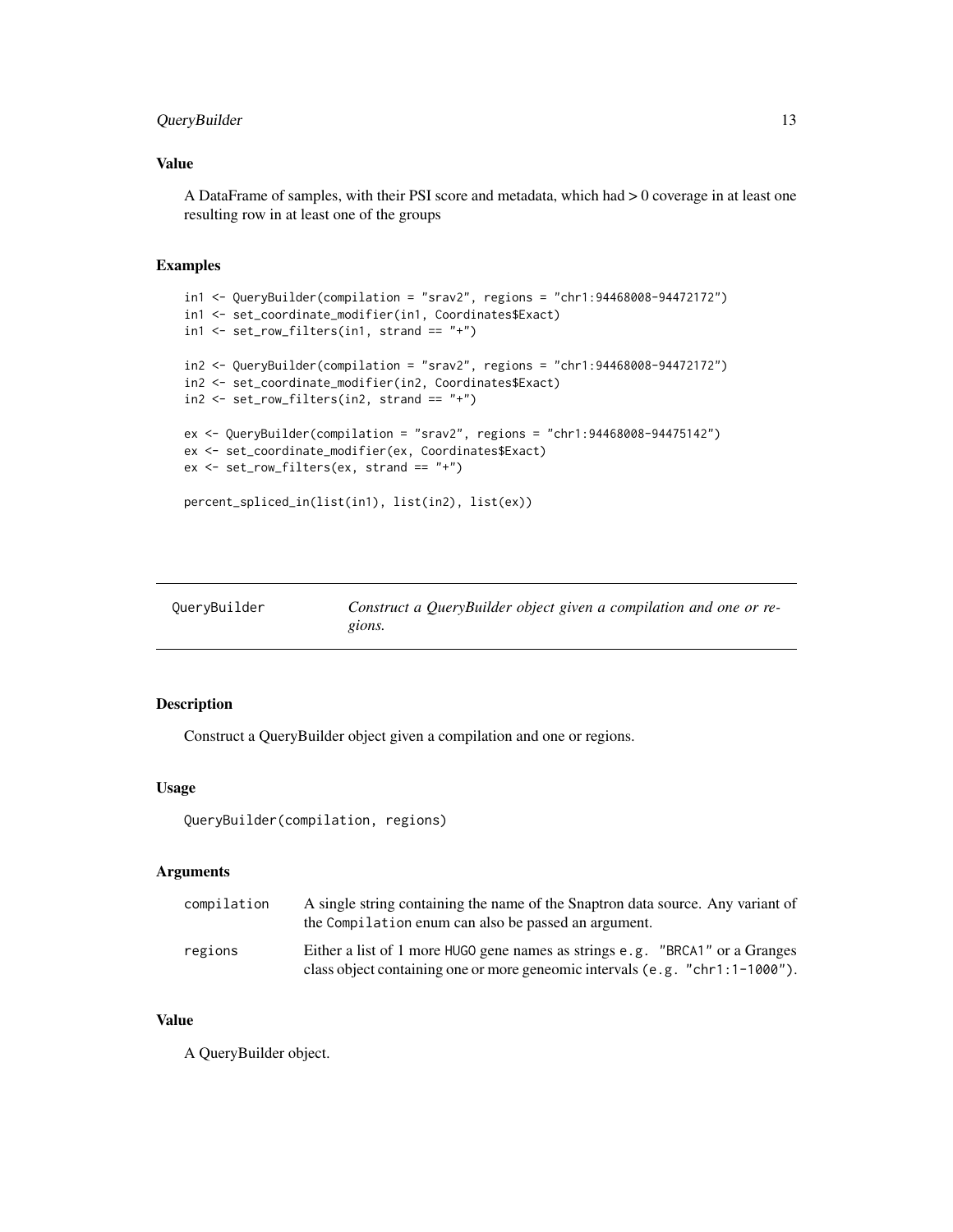```
# contruct a query builder for GTEX data source and BRAC1 gene
qb <- QueryBuilder(compilation = Compilation$gtex, regions = "BRCA1")
# contruct a query builder for TCGA data source and chromosome region
qb <- QueryBuilder(compilation = "tcga", regions = "chr1:1-1000")
# construct a query builder for TCGA data source using GRanges object
library(GenomicRanges)
qb <- QueryBuilder(compilation = "tcga", regions = GRanges("chr1", "1-1000"))
```
#### query\_jx *Query Junctions/Genes/Exons*

#### Description

Given one or more gene names or genomic range intervals it will return a list of 0 or more genes, junctions, or exons (depending on which query form is used) which overlap the ranges.

#### Usage

```
query_jx(sb, return_rse = TRUE, split_by_region = FALSE)
query_gene(sb, return_rse = TRUE, split_by_region = FALSE)
query_exon(sb, return_rse = TRUE, split_by_region = FALSE)
```
# Arguments

| sb              | A SnaptronQueryBuilder object                                                                                                                                                                                                                                                                                                                                                                                                                                                      |  |
|-----------------|------------------------------------------------------------------------------------------------------------------------------------------------------------------------------------------------------------------------------------------------------------------------------------------------------------------------------------------------------------------------------------------------------------------------------------------------------------------------------------|--|
| return_rse      | Should the query data be returned as a simple data frame or converted to a<br>RangedSummarizedExperiment.                                                                                                                                                                                                                                                                                                                                                                          |  |
| split_by_region |                                                                                                                                                                                                                                                                                                                                                                                                                                                                                    |  |
|                 | By default the results from multiple queries will be returned in a RangedSummarizedExperiment<br>object with a rowData entry for each, labeling each result row according to the<br>query it resulted from. However, if this is set to TRUE, the result will be a list of<br>RangedSummarizedExperiment objects, one per original interval/gene. This lat-<br>ter option may be useful, but it requires a separate copy of the sample metadata<br>for each original interval/gene. |  |

# Value

Functions will return either a RangedSummarizedExperiment or data.table depending on whether the return\_rse parameter is set to TRUE or FALSE.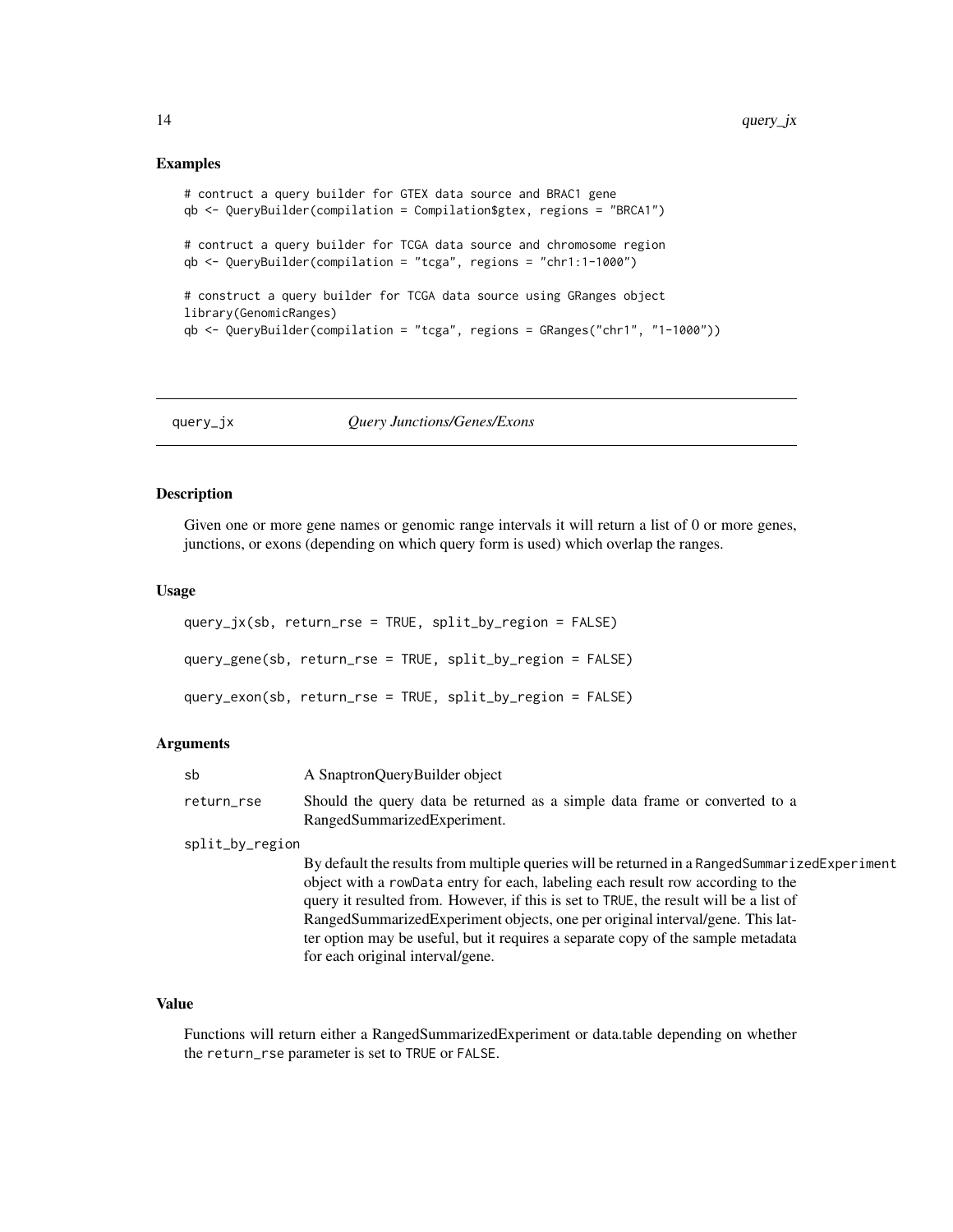#### <span id="page-14-0"></span>shared\_sample\_counts 15

#### Examples

```
# Contruct a QueryBuilder object
qb <- QueryBuilder(compilation = "gtex", regions = "chr1:1-100000")
qb <- set_row_filters(qb, samples_count >= 20)
query_jx(qb)
qb <- set_row_filters(qb, NULL)
qb <- set_column_filters(qb, SMTS == "Brain")
query_gene(qb)
```
shared\_sample\_counts *Shared Sample Count (SSC): counts total number of samples in which 2 different junctions both occur in.*

# Description

This produces a list of user-specified groups and the read coverage of the junctions in all the samples which were shared across all the basic queries occurring in each group.

# Usage

shared\_sample\_counts(..., group\_names = NULL)

#### Arguments

| .           | One or more lists of QueryBuilder objects                     |
|-------------|---------------------------------------------------------------|
| group_names | Optional vector of character strings representing group names |

# Details

Example: User defines a single group of junctions "GroupA" made up of 2 separate regions (two basic queries).

An SSC query will return a single line for GroupA which will have the total number of samples which had at least one junction which was returned from both basic queries. It will also report a summary statistic of the total number of groups which had one or more samples that were shared across the basic queries, in this case it would be 1. Also, it will report the number of groups which had at least one shared sample and which had matching junctions (from the query) which were fully annotated.

This function can be used to determine how much cross-sample support there is for a particular junction configuration (typically a cassette exon).

# Value

A DataFrame of results based on the list of groups passed in via "group\_names". Each group is reported with the # of unique samples which occurred in all of its defined set of related basic queries (e.g. two inclusion basic queries in a cassette exon scenario).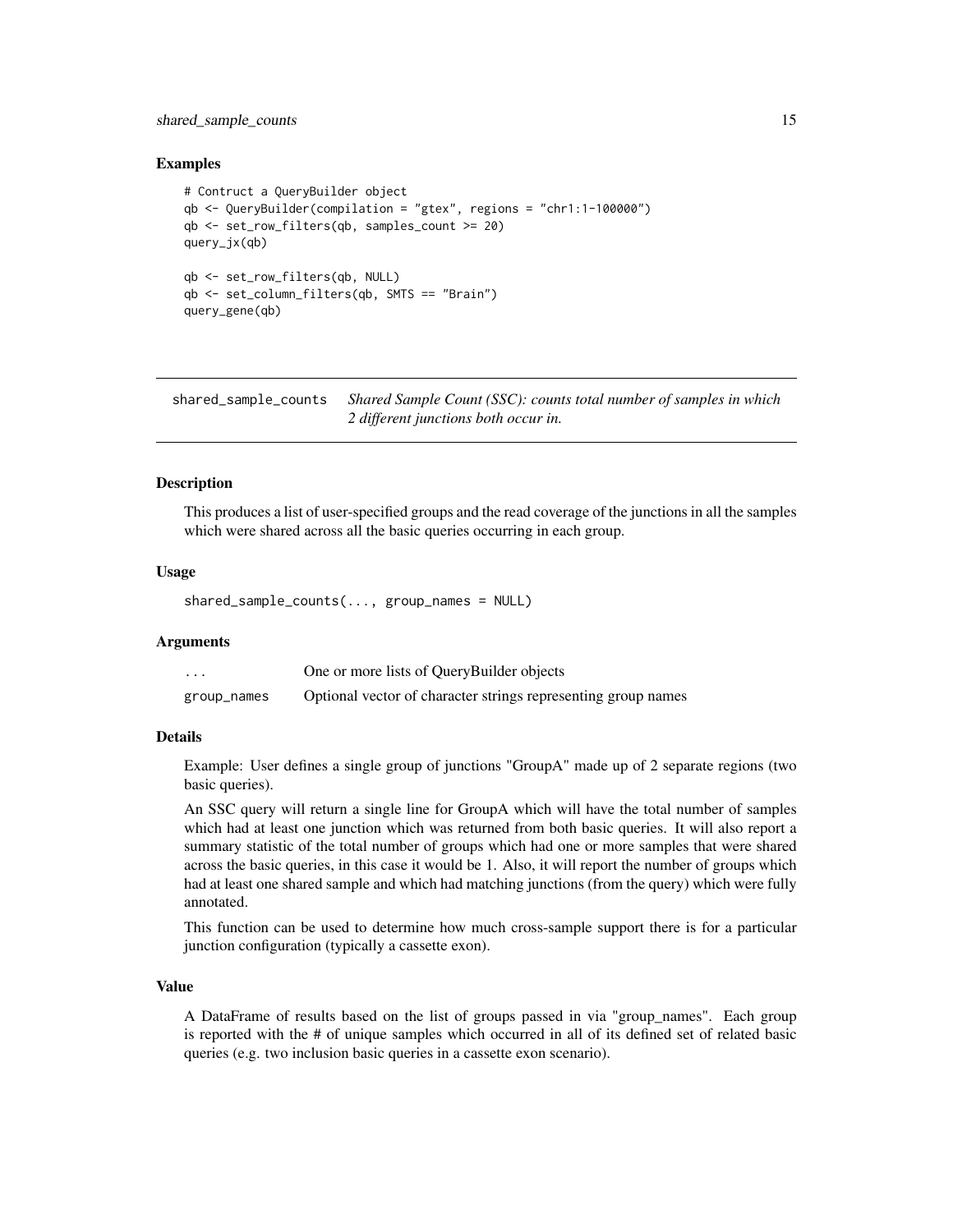```
g1 <- QueryBuilder(compilation = "gtex", regions = "chr1:1879786-1879786")
g1 <- set_coordinate_modifier(g1, Coordinates$EndIsExactOrWithin)
g1 \leftarrow set_{row\_filters(g1, strand == "-")}g2 \leq QueryBuilder(compilation = "gtex", regions = "chr1:1879903-1879903")
g2 <- set_coordinate_modifier(g2, Coordinates$StartIsExactOrWithin)
g2 \leq set_{row\_filters(g2, strand == "-"')ssc<-shared_sample_counts(list(g1, g2))
```
tissue\_specificity *Tissue Specificity (TS): produces a list of samples with their tissues marked which either contain queried junctions (1) or not (0); can be used as input to significance testing methods such as Kruskal-Wallis to look for tissue enrichment (currently only works for the GTEx compilation).*

#### Description

Lists the number of samples labeled with a specific tissue type. Samples are filtered for ones which have junctions across all the user-specified groups. That is, if a sample only appears in the results of some of the groups (from their basic queries) it will be assigned a 0, otherwise if it is in all of the groups' results it will be assigned a 1. This is similar to the SSC high level query type, but doesn't sum the coverage.

#### Usage

tissue\_specificity(..., group\_names = NULL)

# **Arguments**

| .           | One or more QueryBuilder objects                        |
|-------------|---------------------------------------------------------|
| group_names | Optional vector of strings representing the group names |

#### Details

The samples are then grouped by their tissue type (e.g. Brain). This is useful for determining if there's an enrichment for a specific tissue in the set of junctions queried. Results from this can be fed to a statistical test, such as the Kruskal-wallis non-parametric rank test. This query is limited to GTEx only, due to the fact that GTEx is one of the few compilations that has consistent and complete tissue metadata.

#### Value

A DataFrame of all samples in the compilation with either a 0 or 1 indicating their occurrence and shared status (if  $> 1$  group passed in). Occurrence here is if the sample has at least one result with  $>$ 0 coverage, and further, if  $> 1$  group is passed in, then if it occurs in the results of all groups. Also includes the sample tissue type and sample\_id.

<span id="page-15-0"></span>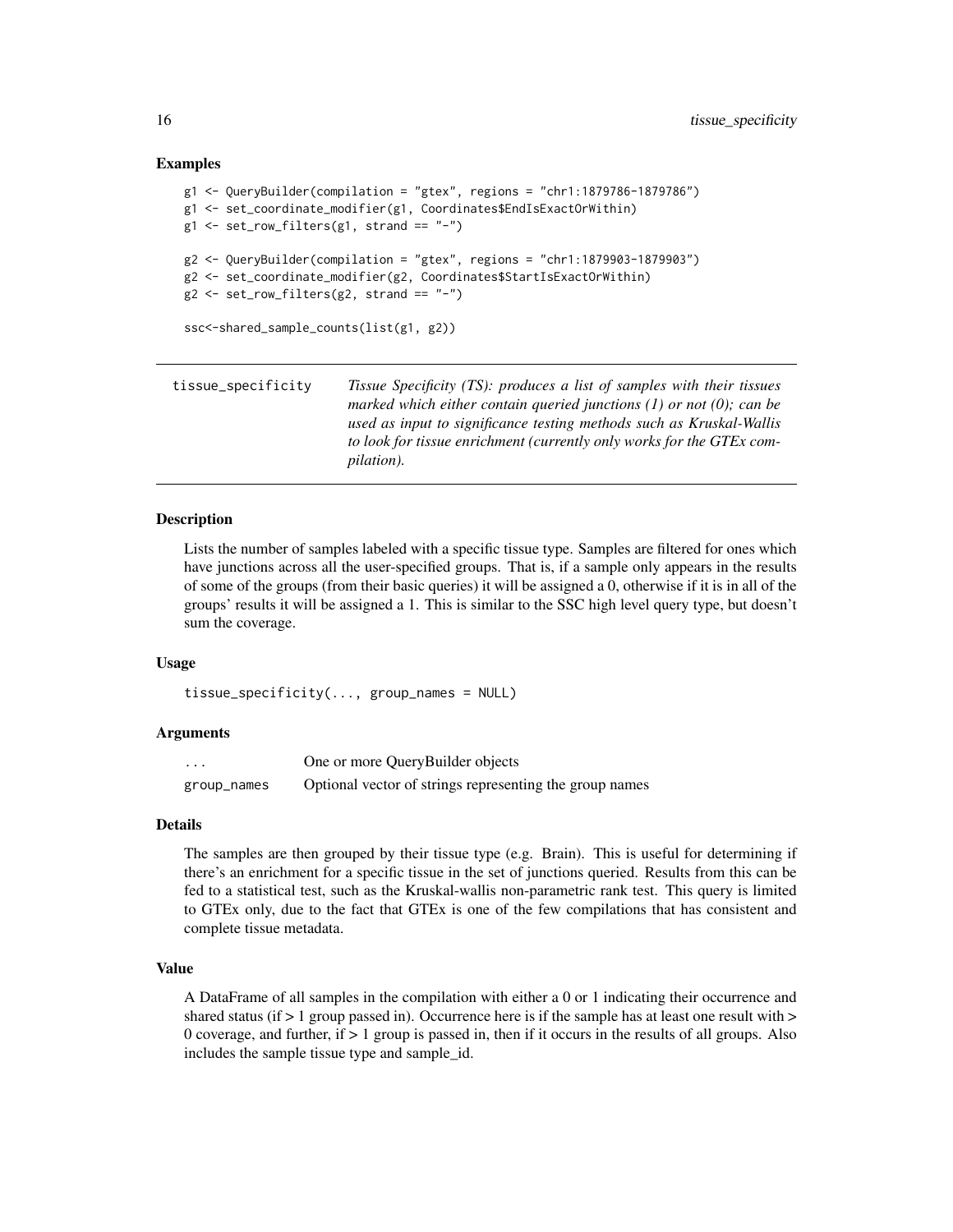```
in1 <- QueryBuilder(compilation = "gtex", regions = "chr4:20763023-20763023")
in1 <- set_coordinate_modifier(in1, Coordinates$EndIsExactOrWithin)
in1 \le set_row_filters(in1, strand == "-")
in2 <- QueryBuilder(compilation = "gtex", regions = "chr4:20763098-20763098")
in2 <- set_coordinate_modifier(in2, Coordinates$StartIsExactOrWithin)
in2 <- set_row_filters(in2, strand == "-")
tissue_specificity(list(in1, in2))
```

```
uri_of_last_successful_request
```
*Return the URI of the last successful request to Snaptron*

# Description

This function can be paired with the from\_url method from the QueryBuilder class, allowing users to share sources of data from Snaptron.

#### Usage

```
uri_of_last_successful_request()
```
#### Value

URI of last successful request to Snaptron or NULL if there have not been any successful requests.

```
qb <- QueryBuilder(compilation = "gtex", regions = "CD99")
query_jx(qb)
uri_of_last_successful_request()
```